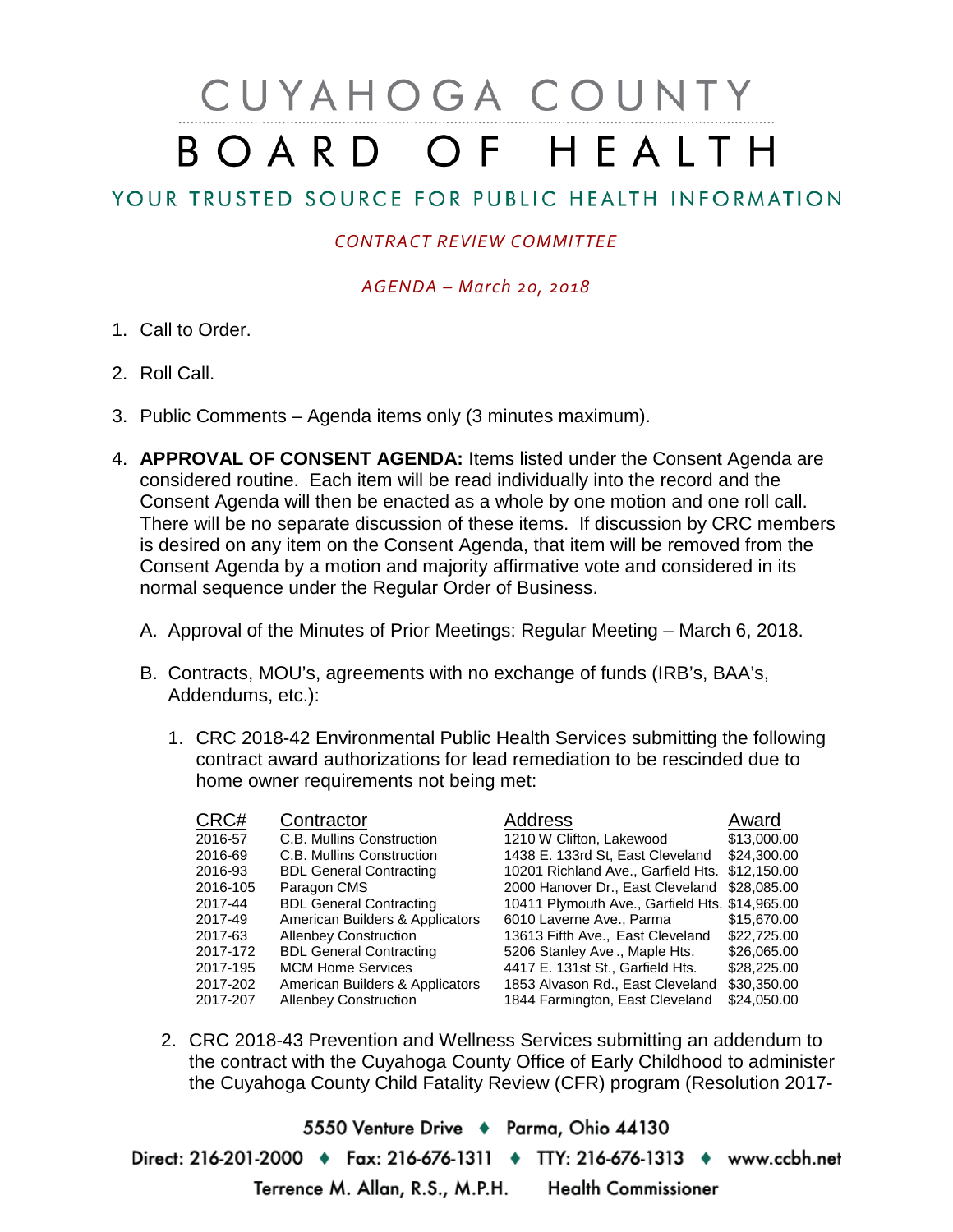149) to revise the insurance section of the contract. Term and amount to be received to remain the same.

3. CRC 2018-44 Prevention and Wellness Services submitting an addendum to the contract with CommonHealth ACTION under the Saint Luke's Foundation grant (CRC 2018-4) to extend the end of the contract term from March 31, 2018 to July 31, 2018. Amount to be paid to remain the same.

### 5. **CONTRACTS AND AWARDS:**

A. Tabled Items

None

- B. New Items For Review
	- 1. Bid/Quote Openings ≥ \$25,000.00

None

2. Bid/Quote Openings < \$25,000.00

None

- 3. Expenditures: Contracts < \$25,000.00
	- a. CRC 2018-45 Environmental Public Health Services submitting a contract with The MetroHealth System under the ODH 2018 Injury Prevention grant from January 1, 2018 through December 31, 2018. Amount to be paid to The MetroHealth System is not to exceed \$18,500.00.

Purpose: To collaborate with The MetroHealth System to increase education to physicians on prescribing opioids and to continue to build on Project DAWN.

Funding Source: 100% reimbursable through the FY 2018 ODH Injury Prevention grant.

b. CRC 2018-46 Prevention and Wellness Services submitting a contract with Heidi Gullet, MD under the Reproductive Health and Wellness (RHW) grant from April 1, 2018 through March 31, 2019. Amount to be paid to Heidi Gullet, MD is not to exceed \$1,200.00.

Purpose: To serve as Medical Director in the CCBH Family Planning Clinic.

5550 Venture Drive + Parma, Ohio 44130 Direct: 216-201-2000 ♦ Fax: 216-676-1311 ♦ TTY: 216-676-1313 ♦ www.ccbh.net Terrence M. Allan, R.S., M.P.H. **Health Commissioner**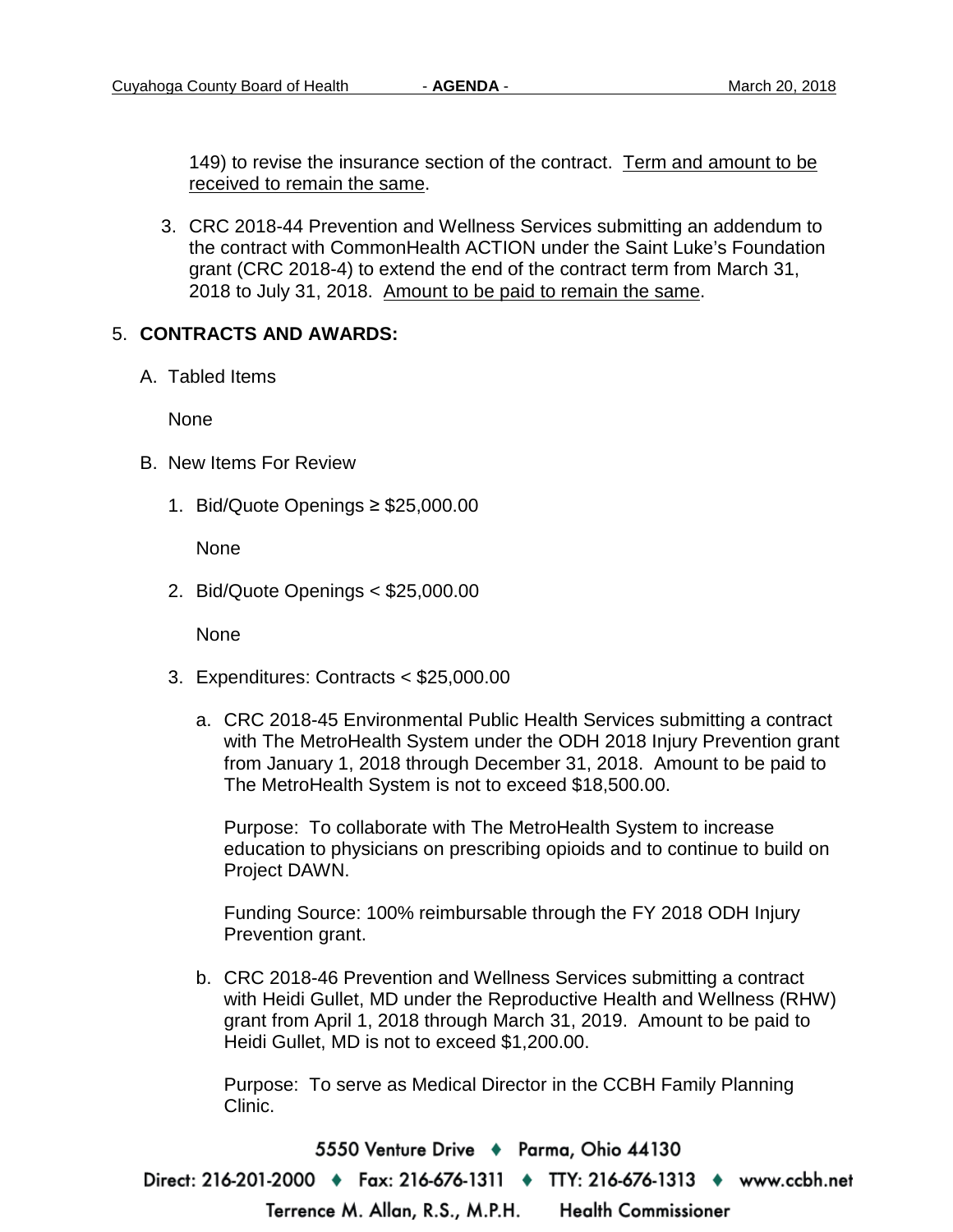Funding Source: 100% reimbursable through the FY2019 RHW grant.

c. CRC 2018-47 Prevention and Wellness Services submitting a contract with Alyssa Sherer under the Women in Recovery grant from April 1, 2018 through March 31, 2019. Amount to be paid to Alyssa Sherer is not to exceed \$4,000.00.

Purpose: To serve as Nurse Practitioner in the CCBH Family Planning Clinic.

Funding Source: 100% reimbursable through the FY2019 Women in Recovery grant.

d. CRC 2018-48 Prevention and Wellness Services submitting a contract with Northeast Ohio Alliance for Hope (NOAH) under the Creating Healthy Communities (CHC) grant from January 1, 2018 through December 31, 2018. Amount to be paid to NOAH is not to exceed \$14,000.00.

Purpose: To organize East Cleveland youth and residents to seek feedback and implement priority park improvements.

Funding Source: 100% reimbursable through the FY2019 ODH CHC grant.

e. CRC 2018-49 Prevention and Wellness Services submitting a contract with Cleveland Rape Crisis Center under the Prevent Premature Fatherhood (PPF) grant from April 1, 2018 through December 31, 2018. Amount to be paid to Cleveland Rape Crisis Center is not to exceed \$5,400.00.

Purpose: To provide youth group facilitation on the topics of healthy relationships, consent and role of gender.

Funding Source: 100% reimbursable through the FY2018 PPF grant.

f. CRC 2018-50 Prevention and Wellness Services submitting the following contracts under the HRSA Ryan White Part A grant from March 1, 2018 through February 28, 2019. Amount to be paid to each contractor is not to exceed the amount listed below:

| <b>Direct Service:</b>                    |            |
|-------------------------------------------|------------|
| <b>AIDS Healthcare Foundation</b>         | \$7,200.00 |
| <b>Family Planning Services of Lorain</b> | \$3,310.00 |
| Near West Side Multi Service              | \$3,442.00 |

5550 Venture Drive + Parma, Ohio 44130 Direct: 216-201-2000 • Fax: 216-676-1311 • TTY: 216-676-1313 • www.ccbh.net **Health Commissioner** Terrence M. Allan, R.S., M.P.H.